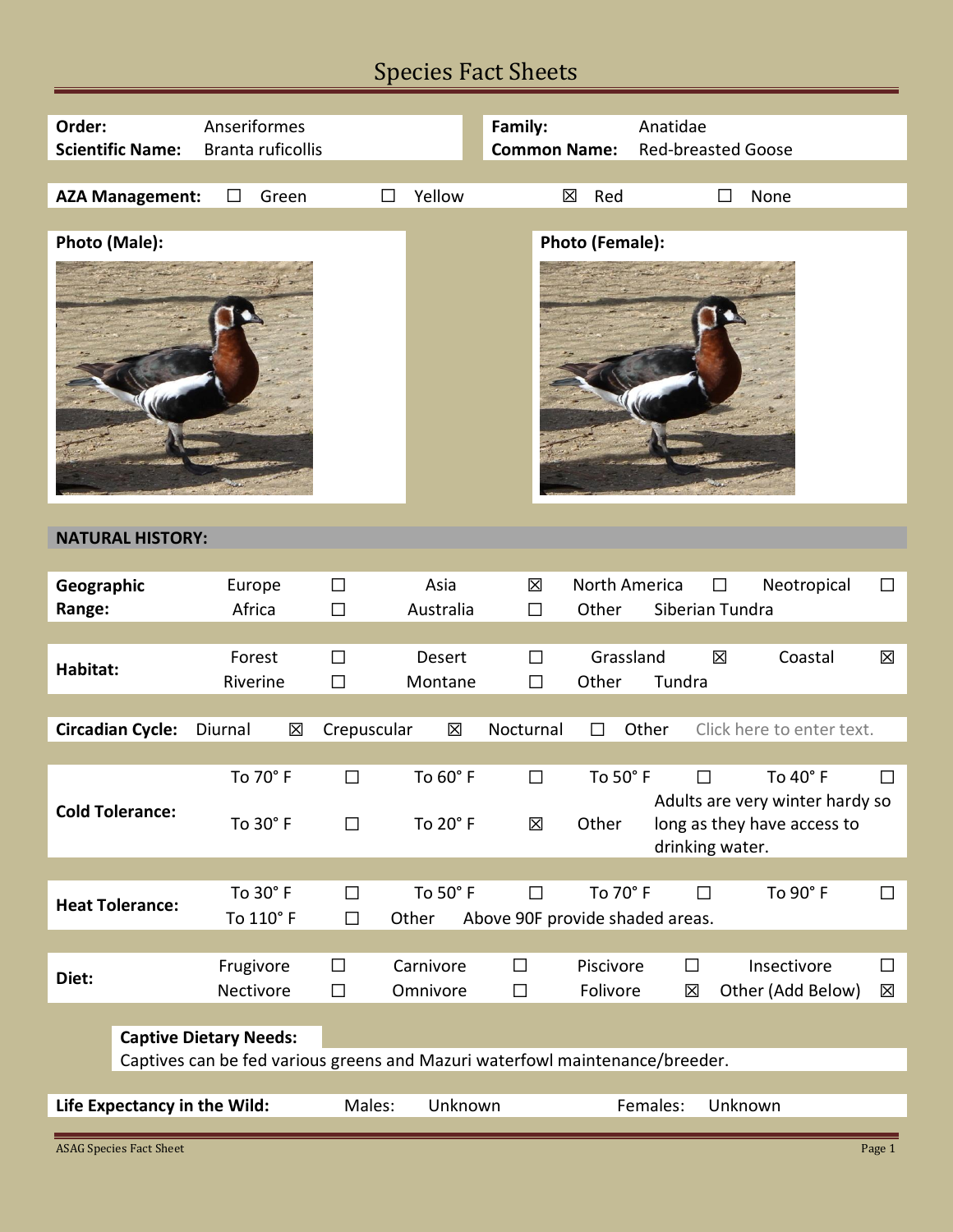# Species Fact Sheets

| <b>Life Expectancy in Captivity:</b>                                                                               | Males:                                                                                                                                                                  | $\approx$ 20 years | Females:                   | $\approx$ 20 years                                                             |  |
|--------------------------------------------------------------------------------------------------------------------|-------------------------------------------------------------------------------------------------------------------------------------------------------------------------|--------------------|----------------------------|--------------------------------------------------------------------------------|--|
|                                                                                                                    |                                                                                                                                                                         |                    |                            |                                                                                |  |
| <b>BREEDING INFORMATION:</b>                                                                                       |                                                                                                                                                                         |                    |                            |                                                                                |  |
| <b>Age at Sexual Maturity:</b>                                                                                     | Males:<br>3 years                                                                                                                                                       |                    | Females:                   | 3 years--*some females                                                         |  |
|                                                                                                                    |                                                                                                                                                                         |                    |                            | will lay at two years old,                                                     |  |
|                                                                                                                    |                                                                                                                                                                         |                    |                            | though most start at 3.                                                        |  |
|                                                                                                                    |                                                                                                                                                                         |                    |                            |                                                                                |  |
| <b>Courtship Displays:</b>                                                                                         | the mane on the back of their necks while rattling their wings.                                                                                                         |                    |                            | Mutual head bobbing between males and females. Males will also puff up         |  |
|                                                                                                                    |                                                                                                                                                                         |                    |                            |                                                                                |  |
| <b>Nest Site Description:</b>                                                                                      |                                                                                                                                                                         |                    |                            | Colony breeders with a preference for steep river banks, crags, and ravines    |  |
|                                                                                                                    |                                                                                                                                                                         |                    |                            | of lowland tundra. In captivity this species will accept slatted boxes, hollow |  |
|                                                                                                                    | tree stumps, A-frame boxes with a partially concealed entrance, and natural                                                                                             |                    |                            |                                                                                |  |
|                                                                                                                    | nest sites behind rocks and vegetation.                                                                                                                                 |                    |                            |                                                                                |  |
| 6-9 White colored eggs. 64.8 mm x 46.3 m (n=43). Fresh eggs are on average<br><b>Clutch Size, Egg Description:</b> |                                                                                                                                                                         |                    |                            |                                                                                |  |
|                                                                                                                    | 72.4g.                                                                                                                                                                  |                    |                            |                                                                                |  |
|                                                                                                                    |                                                                                                                                                                         |                    |                            |                                                                                |  |
| <b>Incubation Period:</b><br>23-26 Days                                                                            |                                                                                                                                                                         |                    | <b>Fledgling Period:</b>   | 35-42 days                                                                     |  |
| <b>Parental Care:</b>                                                                                              |                                                                                                                                                                         |                    |                            |                                                                                |  |
|                                                                                                                    | Incubation is done by the female while the male remains near the nest site to defend<br>the nest.                                                                       |                    |                            |                                                                                |  |
|                                                                                                                    |                                                                                                                                                                         |                    |                            |                                                                                |  |
| <b>Chick Development:</b>                                                                                          | Goslings are dark brown on top and have a pale green/yellow stomach, forehead,                                                                                          |                    |                            |                                                                                |  |
|                                                                                                                    | nape, and wingtips. Chicks will leave the nest between 24-36 hours post hatch. They                                                                                     |                    |                            |                                                                                |  |
|                                                                                                                    | do well on Mazuri waterfowl starter and finely chopped greens, but their primary                                                                                        |                    |                            |                                                                                |  |
|                                                                                                                    | diet should be greens and grass from a few days of age going forward. Average hatch<br>weight is 47.5g (n=29). Goslings are prone to gapeworm which can be treated with |                    |                            |                                                                                |  |
| ivermectin. Coccidia is also a problem on occasion but easily treated. Red-breasted                                |                                                                                                                                                                         |                    |                            |                                                                                |  |
| geese are excellent sitters and parents. Parent rearing is a safe option in a well-                                |                                                                                                                                                                         |                    |                            |                                                                                |  |
| planted enclosure with plenty of grazing opportunities.                                                            |                                                                                                                                                                         |                    |                            |                                                                                |  |
|                                                                                                                    |                                                                                                                                                                         |                    |                            |                                                                                |  |
| <b>CAPTIVE HABITAT INFORMATION:</b>                                                                                |                                                                                                                                                                         |                    |                            |                                                                                |  |
| <b>Social Structure in the Wild:</b><br>Small colonies                                                             |                                                                                                                                                                         |                    |                            |                                                                                |  |
|                                                                                                                    |                                                                                                                                                                         |                    |                            |                                                                                |  |
| <b>Social Structure in Captivity:</b><br>Pairs or small flocks                                                     |                                                                                                                                                                         |                    |                            |                                                                                |  |
|                                                                                                                    |                                                                                                                                                                         |                    |                            |                                                                                |  |
| 1.1<br><b>Minimum Group Size:</b>                                                                                  |                                                                                                                                                                         |                    | <b>Maximum Group Size:</b> | Can be kept in flocks of<br>multiple pairs.                                    |  |
|                                                                                                                    |                                                                                                                                                                         |                    |                            |                                                                                |  |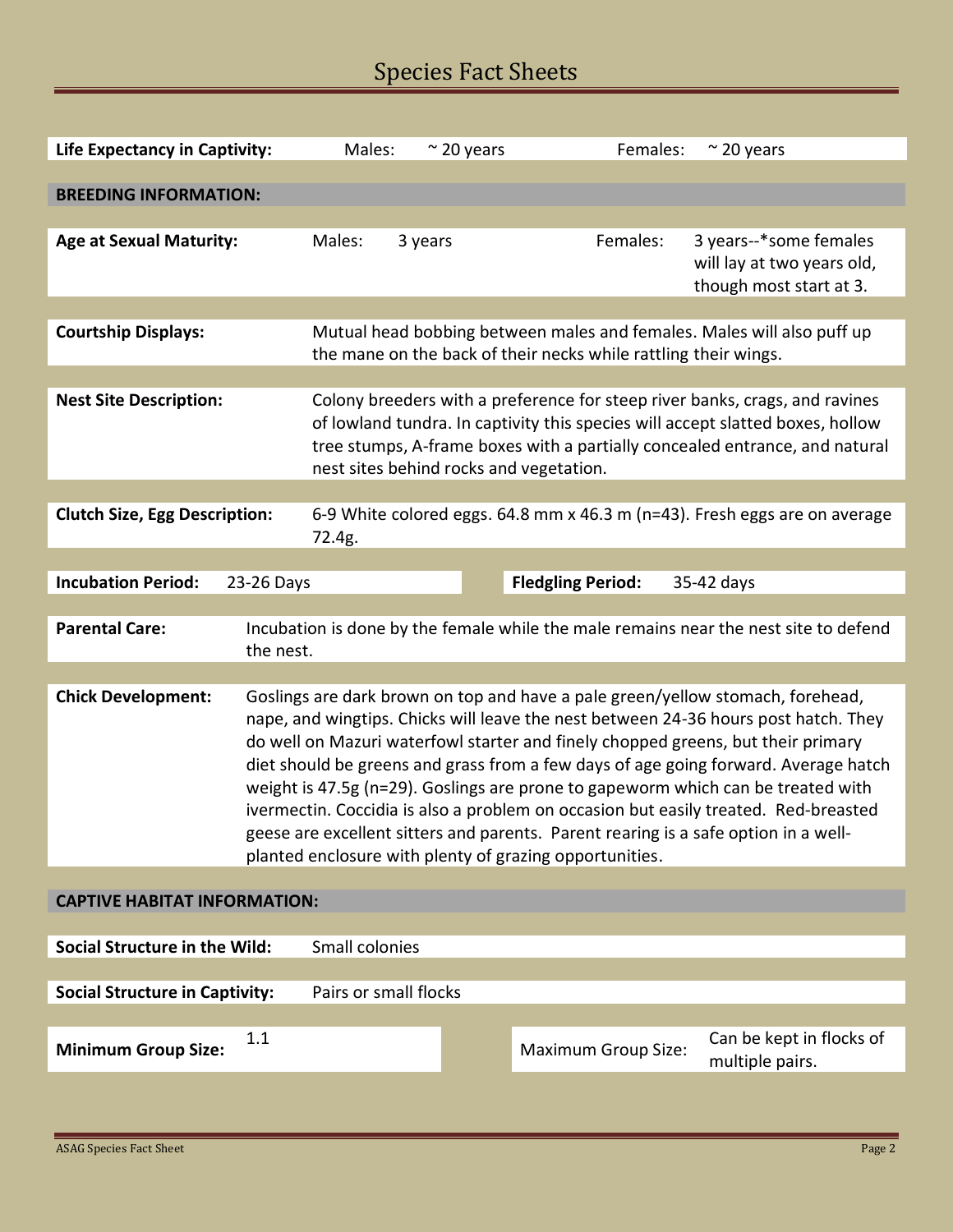| Compatible in<br><b>Mixed Species Exhibits:</b>                                                                                                                                                                                                                                                                                                                                                                                                                                                                                                                                                                                                                                                                                                                                                                                             | <b>Comments:</b><br>Yes                                                                                                                                                                                      | They are known to be aggressive amongst<br>themselves, but are docile with other species.<br>In captivity, these geese have been found to be<br>very compatible with many types of waterfowl<br>including: dabbling ducks, whistling-ducks,<br>perching-ducks, stiff-tailed ducks, shelducks,<br>oddeties and diving ducks.<br>They are compatible with other types of birds such<br>as passerines, pheasants, cranes, and wading birds.<br>This species can also be housed in a mixed-taxa<br>exhibit. There is currently 1.1 housed with 1.1<br>White-cheeked Gibbons and 77 individuals from 25<br>different species of waterfowl at the Minnesota<br>Zoo. |  |  |  |
|---------------------------------------------------------------------------------------------------------------------------------------------------------------------------------------------------------------------------------------------------------------------------------------------------------------------------------------------------------------------------------------------------------------------------------------------------------------------------------------------------------------------------------------------------------------------------------------------------------------------------------------------------------------------------------------------------------------------------------------------------------------------------------------------------------------------------------------------|--------------------------------------------------------------------------------------------------------------------------------------------------------------------------------------------------------------|---------------------------------------------------------------------------------------------------------------------------------------------------------------------------------------------------------------------------------------------------------------------------------------------------------------------------------------------------------------------------------------------------------------------------------------------------------------------------------------------------------------------------------------------------------------------------------------------------------------------------------------------------------------|--|--|--|
| If housed in smaller enclosures, they should be the only goose. Two pairs in 50' x 70'<br><b>Optimal Habitat Size:</b>                                                                                                                                                                                                                                                                                                                                                                                                                                                                                                                                                                                                                                                                                                                      |                                                                                                                                                                                                              |                                                                                                                                                                                                                                                                                                                                                                                                                                                                                                                                                                                                                                                               |  |  |  |
|                                                                                                                                                                                                                                                                                                                                                                                                                                                                                                                                                                                                                                                                                                                                                                                                                                             | aviary with both pairs breeding. They do not need a lot of water but prefer to roost<br>on it at night - particularly important in open enclosures where night time predators<br>can take them off the land. |                                                                                                                                                                                                                                                                                                                                                                                                                                                                                                                                                                                                                                                               |  |  |  |
|                                                                                                                                                                                                                                                                                                                                                                                                                                                                                                                                                                                                                                                                                                                                                                                                                                             |                                                                                                                                                                                                              |                                                                                                                                                                                                                                                                                                                                                                                                                                                                                                                                                                                                                                                               |  |  |  |
| <b>Management Challenges:</b><br>Red-breasted geese can be difficult to breed in captivity. In the wild, these geese<br>rely heavily on the presence of breeding peregrine falcons for nest site<br>protection. There is also a greater reluctance among these geese to breed in<br>North America due to light period differences from their arctic habitat. Red-<br>breasted goose productivity increases with the presence of fresh grasses and<br>small colonies of conspecifics. During breeding season, flocks can be left alone to<br>settle territorial disputes, or be separated by bonded pairs to supplementary<br>enclosures. This species is also prone to predation, specifically in open aviary<br>settings, by other birds due to their small size.<br>Seem prone to West Nile Virus and heavy losses have been seen in some |                                                                                                                                                                                                              |                                                                                                                                                                                                                                                                                                                                                                                                                                                                                                                                                                                                                                                               |  |  |  |
|                                                                                                                                                                                                                                                                                                                                                                                                                                                                                                                                                                                                                                                                                                                                                                                                                                             | collections because of it.                                                                                                                                                                                   |                                                                                                                                                                                                                                                                                                                                                                                                                                                                                                                                                                                                                                                               |  |  |  |